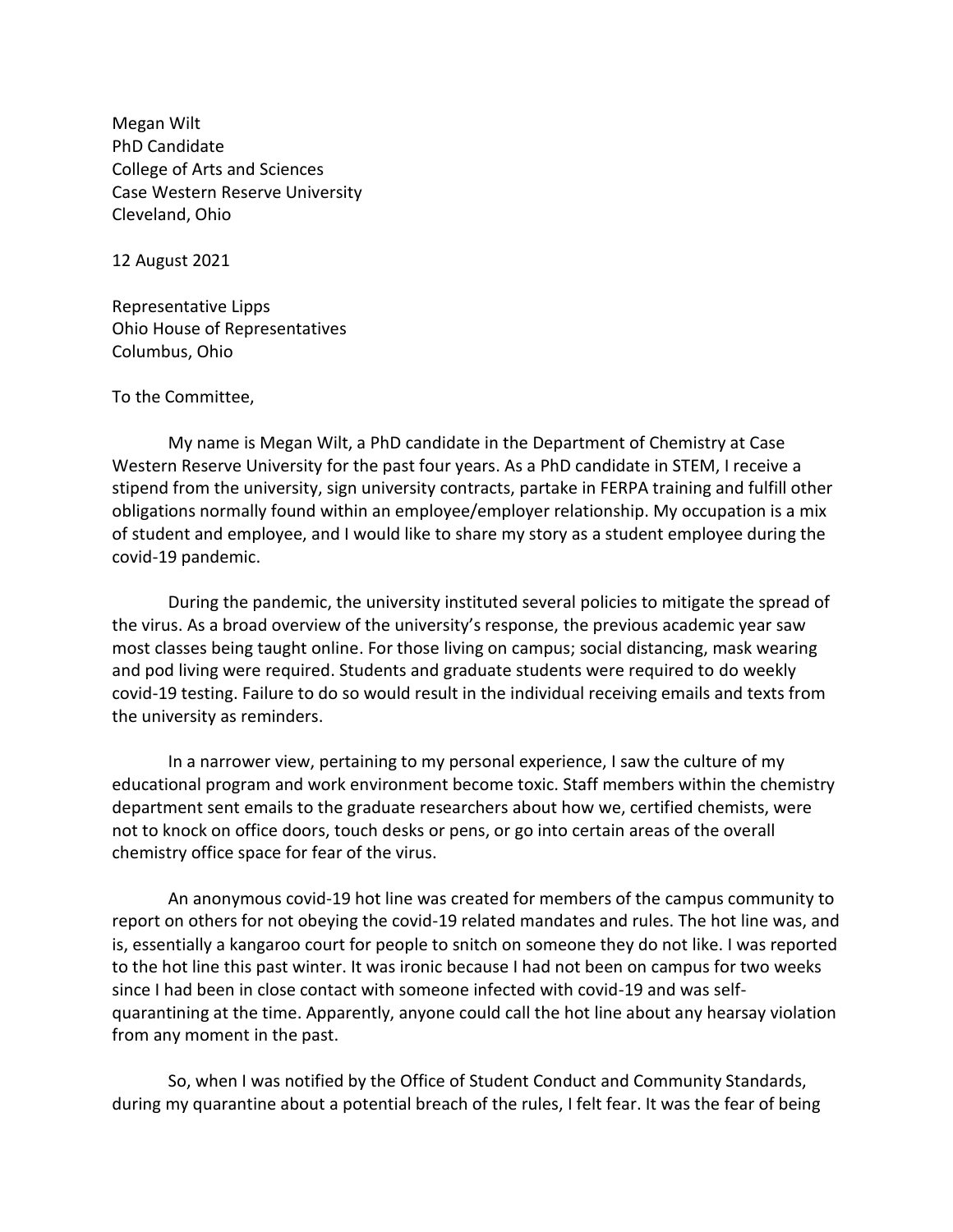anonymously charged and having the burden to prove my innocence instead of having my accuser prove an alleged guilt. It was the fear of knowing that I could be terminated from my employment in a closed economy. It was the fear of a ruined reputation with unpaid bills in the background. Fortunately, my fears went unfulfilled and I was able to continue my research throughout the spring and summer sessions.

However, during the summer the administration of the university decided that their covid-19 response was no longer adequate. The administration started to send emails encouraging the campus community to get vaccinated and to upload proof of vaccination to the university's health site. The administration decided that encouragement was not enough, so they began to offer chances to win free prizes or taxable monetary amounts. The prizes failed to provide the vaccination rate that the university wanted (a value that always seemed to change) so they upped the prizes to free campus parking and free, or heavily discounted, semester tuition. This too failed to provide the sought-after vaccination rate.

On July 15<sup>th</sup>, an email from the president and provost of the university was received in which everyone at Case Western Reserve University had until July 23rd at 5pm to provide; proof of vaccination, partial vaccination, a desire to get vaccinated, a medical exemption or a religious exemption. Subsequent emails implied that failure to conform would result in the person being barred from campus, modified employment, or even termination of employment in some cases.

I was given six business days to determine if I wanted to take an experimental drug utilized only under Emergency Authorization or be unemployed with no PhD and a *wasted* four years. I attempted to contact my boss about my concerns regarding the vaccines. I was concerned about the reported side effects and bad reactions including; heart inflammation, blood clots, risk of sterilization, Bell's palsy, seizures and other neurological issues. Contrary to what is required by law under Emergency Authorization Usage, I received no additional information from my boss or from the dean of students regarding the vaccine. Nor did I receive an acknowledgement from my employer recognizing their liability if I were to suffer any serious side effects from the vaccine. I was only provided with links to websites where I could schedule my vaccine, upload my vaccination information or apply for an exemption. The pressure to conform was tangible and though I was able to obtain a religious exemption until May of 2022, I was, and am, angry that Case Western would impose a vaccine mandate after subjecting me to weekly covid-19 testing, degrading work emails about what I can and cannot touch, a 14-day quarantine, and a potential student conduct investigation during the past year.

This whole ordeal and process has left me to wonder when enough becomes enough. Did I automatically waive away my rights of self-autonomy or agency when I agreed to conduct my dissertation research at Case Western Reserve University? Had I given the president of the university, a man who is a complete stranger to me, the ability to determine what I inject in my body when I accepted the admission offer? If a third party could make me inject a drug into my veins, will the third party be able to determine my diet, my outfits, or my lifestyle?